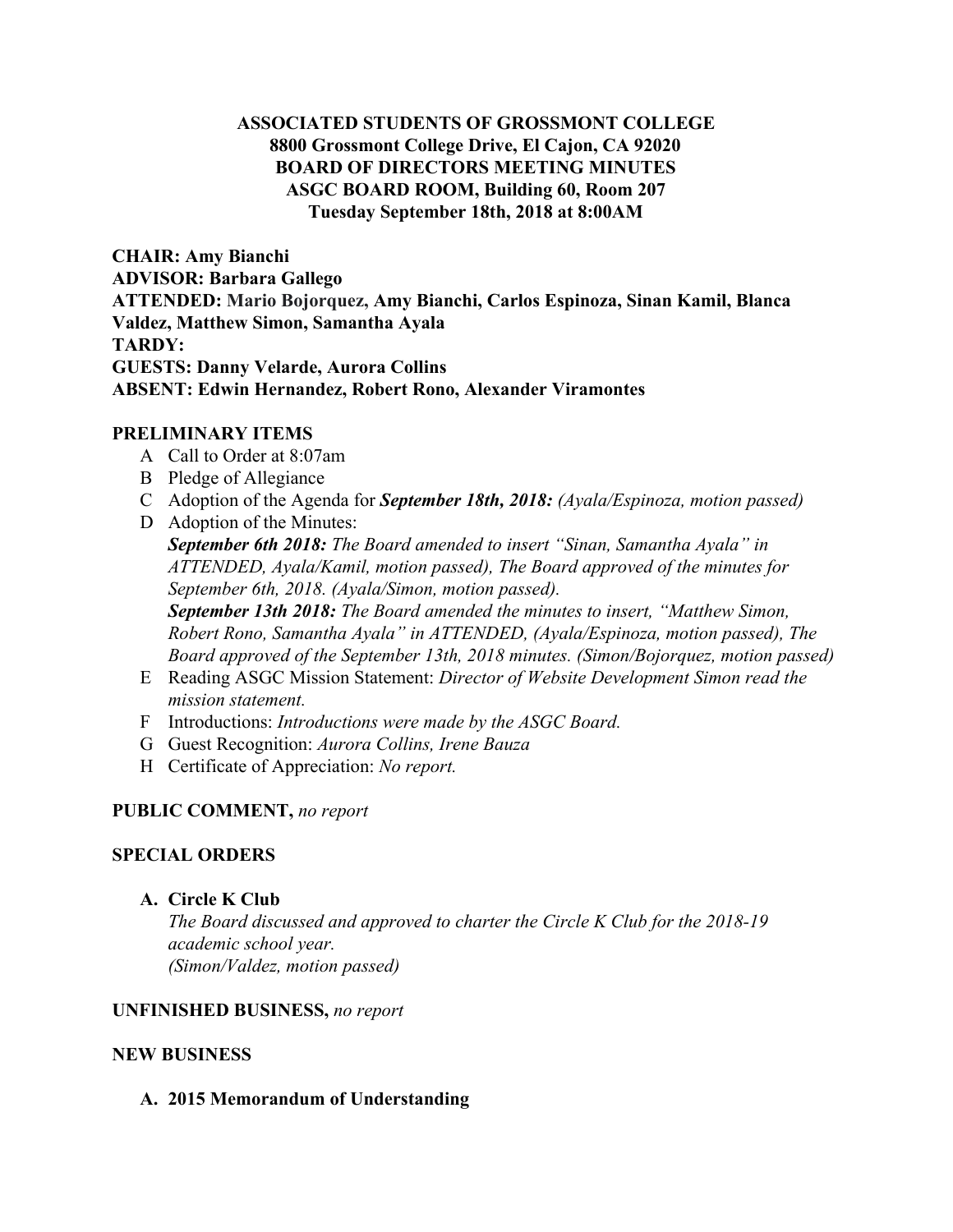*The Board heard and discussed the presentation made by Irene Bauza about the 2015 Memorandum of Understanding wherein Grossmont College agreed to provide ASGC funding for hourly student workers at the Activities Window. Everything seems to be in order, if Mrs.Bauza gets another Federal Work Study Student, then that will be \$7,800 worth of help that will meet the budget needs.*

## **B. Approval of Board Member: Aurora Collins**

*The Board discussed and approved Aurora Collins as a Board Member. (Ayala/Kamil, motion passed)*

## **C.****Approval of Board Member: Jonathan Zamora**

*The Board discussed and postponed the item until September 27th, 2018. (Simon/Espinoza, motion passed)*

## **D. Governance and Decision-Making Handbook Reading**

*The Board discussed the Governance and Decision-Making Handbook for the 2nd time. It was addressed to the Board members to read the College Council section and to pick a committee they could attend.*

## **E. Resetting ASGC Lockers**

*The Board decided to postpone the item until September 27th, 2018. (Espinoza/Bojorquez, motion passed)*

# **STUDENT REPRESENTATION FEE**

## **A. Poster Room Ink**

*The Board decided to postpone the item until September 27th, 2018. (Espinoza/Bojorquez, motion passed)*

# **REPORTS (2 min each Member)**

## *Orders of the Day were called at 9:00am by the Chair.*

- A. Director of Website Development: *no report*
- B. Director of Publicity: (Vacant)
- C. Director of Campus Activities: (Vacant)
- D. Director of Board Affairs: (Vacant)
- E. Director of Student Legislation: *no report*
- F. Board Members: *no report*
- G. Vice President of Finance: *no report*
- H. Executive Vice President: *no report*
- I. Student Trustee: *no report*
- J. Advisor: *no report*
- K. President: *no report*